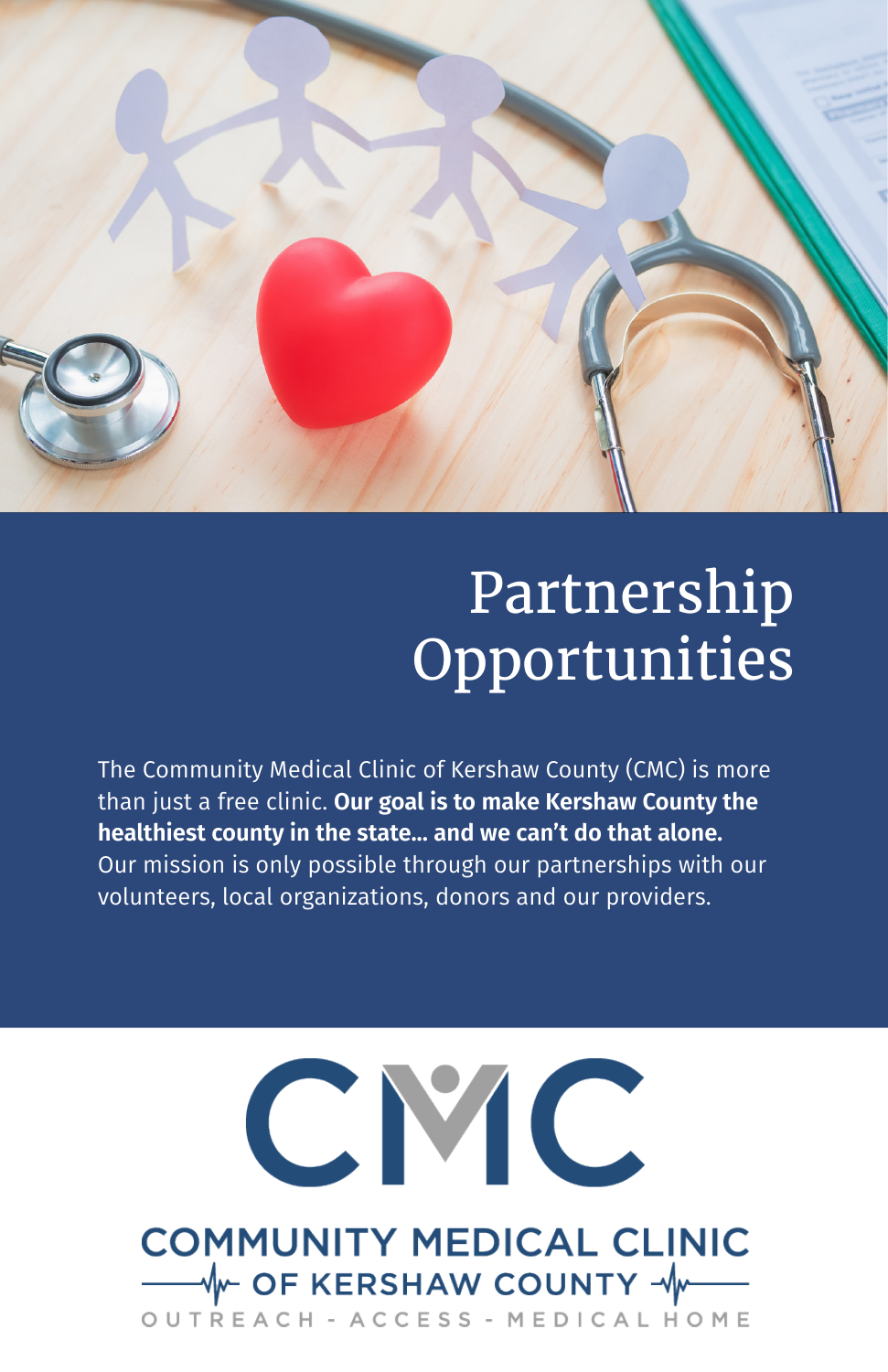# *Your* **partnership** *means* **providing access** *to* **quality healthcare** *to our friends and neighbors.*

Two decades ago, a group of concerned community members founded the Community Medical Clinic (CMC) with one goal: to provide a pathway to health and healing for uninsured Kershaw County residents. Through dedicated leadership, we were able to build a foundation that has created that path for a healthier community.

Our volunteers, donors and partners are leading the way to better health not only in Kershaw County, but throughout South Carolina. At CMC, we know that an individual's health is not just about a list of symptoms; it's about their environment, where they work, eat, sleep and live.

**Most importantly during these times, together we are reducing missed workdays, hospital readmissions, and chronic disease complications.** 

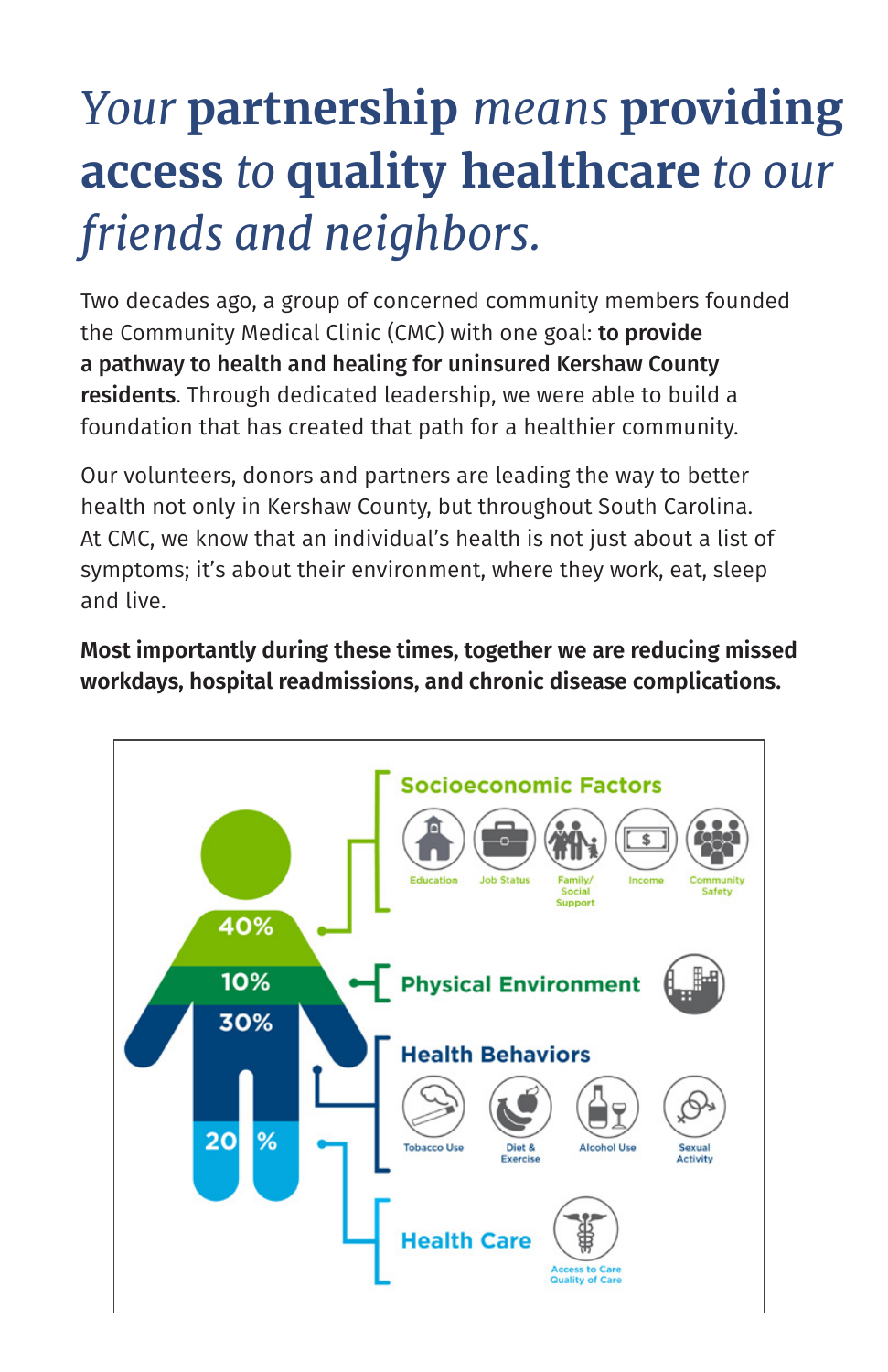# What we learned from **2020**

To say 2020 was difficult would be an understatement. During these unpredictable times, CMC committed an additional \$81,000 towards additional supplies, facility updates, and patient services to maintain our responsibility of keeping people out of the emergency room. We feel strongly that these commitments were necessary to ensure the safety of our community. We've modified our facilities, bought an HVAC filter system and UV sanitation equipment, and purchased additional supplies for patients to manage their health at home.

**We've provided blood pressure cuffs and glucometers so patients can report their health numbers during their telephone visits with our nurse practitioners.** This led to our patients being more empowered to take charge of their own health, and resulted in fewer cancellations and missed appointments.

Our nurse practitioners have learned more about patients than ever before. This new way of operating has opened up new conversations. We're learning about food insecurities and housing. The more we know about the patient, the better we are able to partner with them and help them with their health.

With all the change brought by 2020, we're incredibly grateful to our sponsors and corporate partners who have generously continued to support us even while we canceled fundraising events and pivoted others to a virtual space.

It's truly been a team effort and we couldn't have done it without you, our CMC family. Thank you for your continued support from all of us at CMC.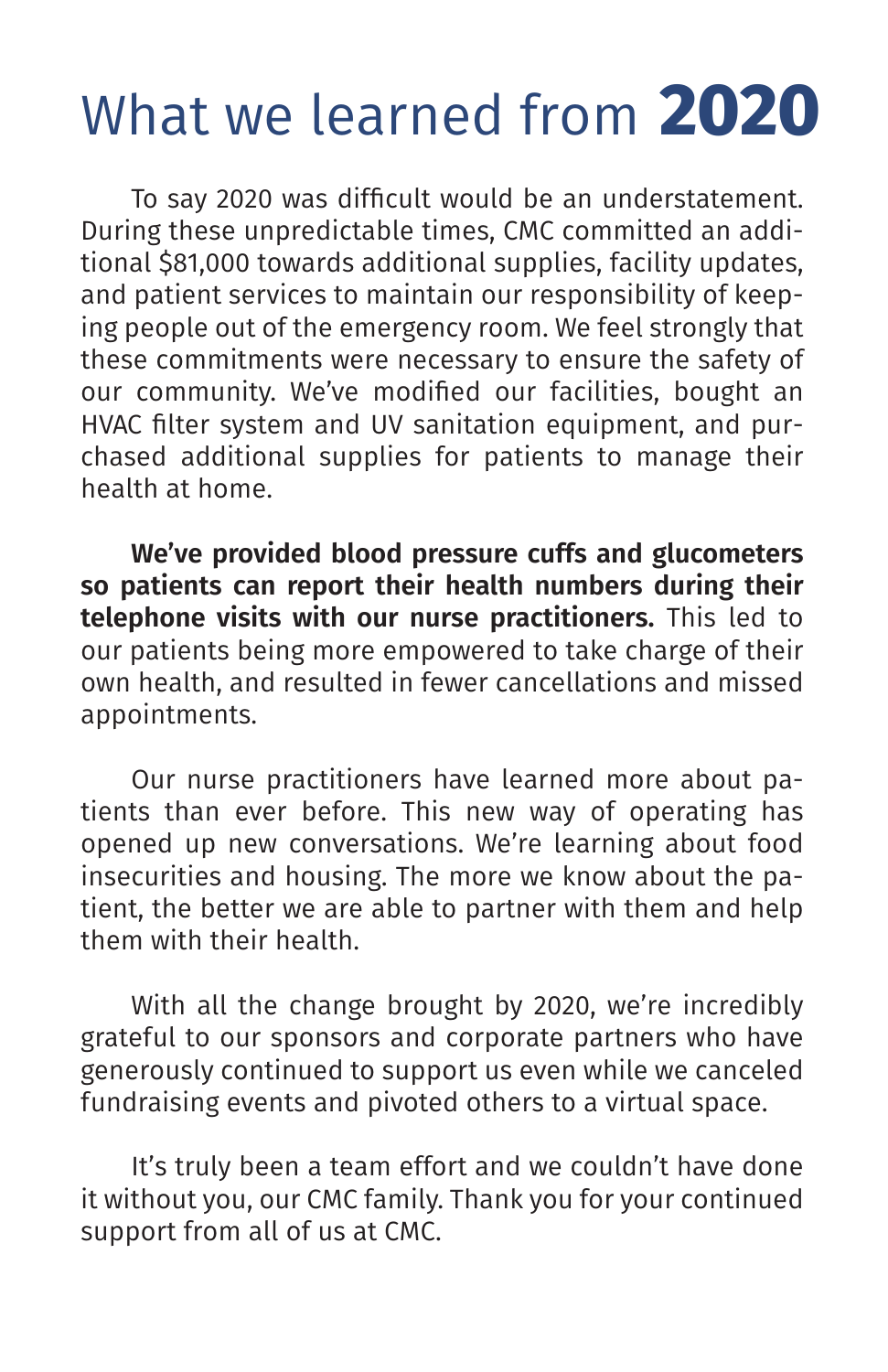# *Continuing the tradition of creating a healthier tomorrow*



#### **We're more than a family practice.** In

addition to our nurse practitioners, CMC also offers chiropractic services, diabetes education, and breast cancer and cervical cancer screenings. We can also make referrals to providers who partner with us.



#### **We operate a School-Based Health Center, providing Kershaw County students with access to a minute clinic.**

Our nurse practitioner can treat illnesses and minor wounds, write prescriptions and provide medical excuses through telehealth.



### **Our transitional care program has reduced the number of uninsured patients being readmitted to**

**KershawHealth.** There has been a 25% decrease in ER visits for non-emergency purposes that can be directly attributed to the work of CMC. One ER visit for a patient without insurance usually costs more than \$1,600. A hospital admission can be upwards of \$28,000. It's important for us to provide preventative care for those who don't have access to medical care.



### **We have multiple ways for our patients to access care in addition to our main facility in Camden and our SBHC.**

Since COVID-19, we've transtitioned a lot of our appointments to phone calls to keep patients safe. Patients can come visit us in Camden or our West Wateree office. Currently we offer treatment in three ways: face-to-face, telephone and through telehealth.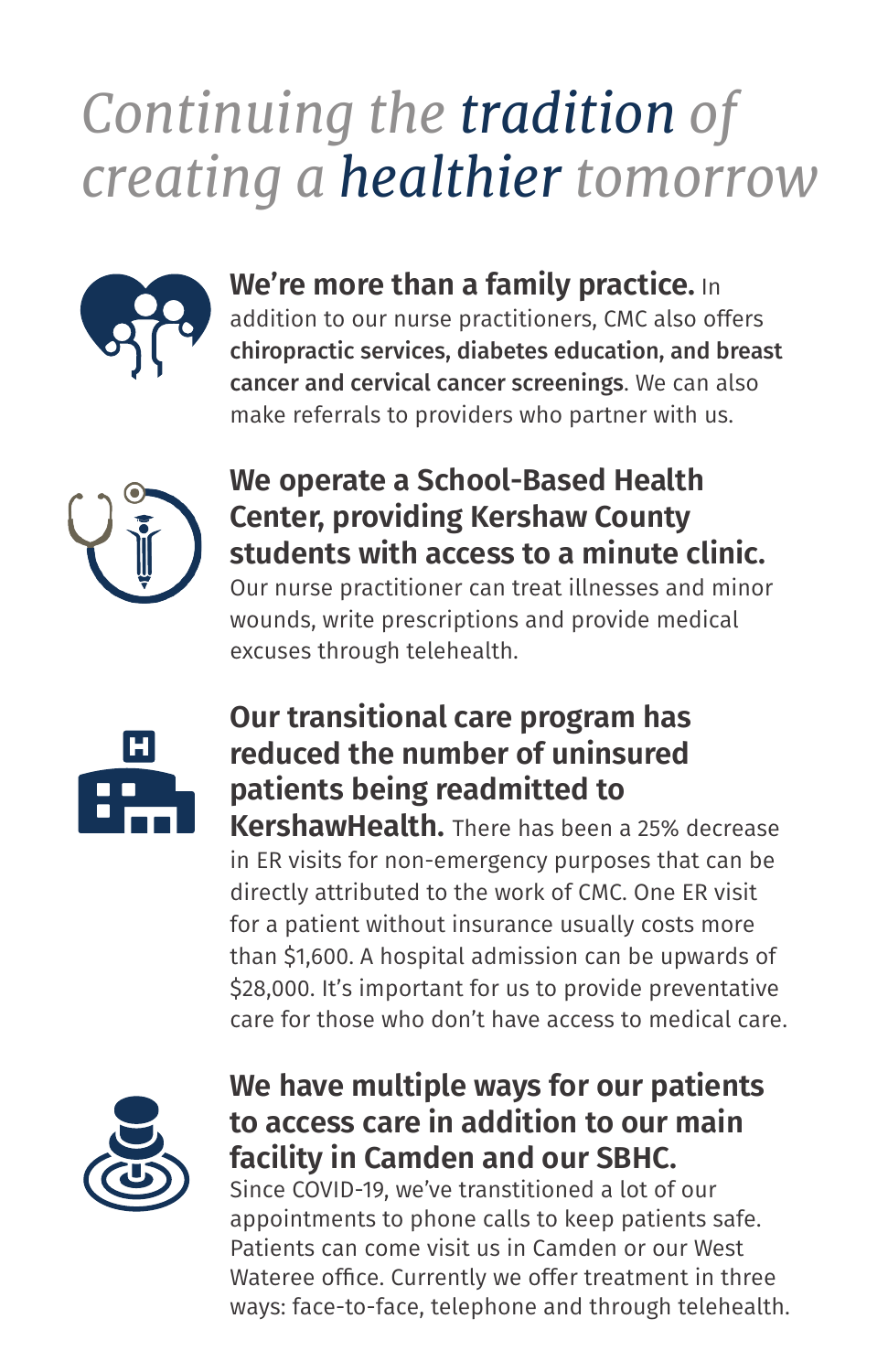# 2021 Partnerships

### CORPORATE PARTNER OPPORTUNITIES

to facilitate partnerships with the business community.

### SUPPORT DIGITAL HEALTH

Help us stay up-to-date with the most relevant health models to serve our patients.

### COMMUNITY ENGAGEMENT

Host events at your home, business or online to help raise money and awareness for the CMC mission and vision.



**Susan Witkowski** CEO *switkowski@cmcofkc.org 803.900.1468* 

**Susan Didato** Development **Director** *sdidato@cmcofkc.org 803.669.5174* 

**Mary Hill** Business Manager *mhill@cmcofkc.org 803.669.4457*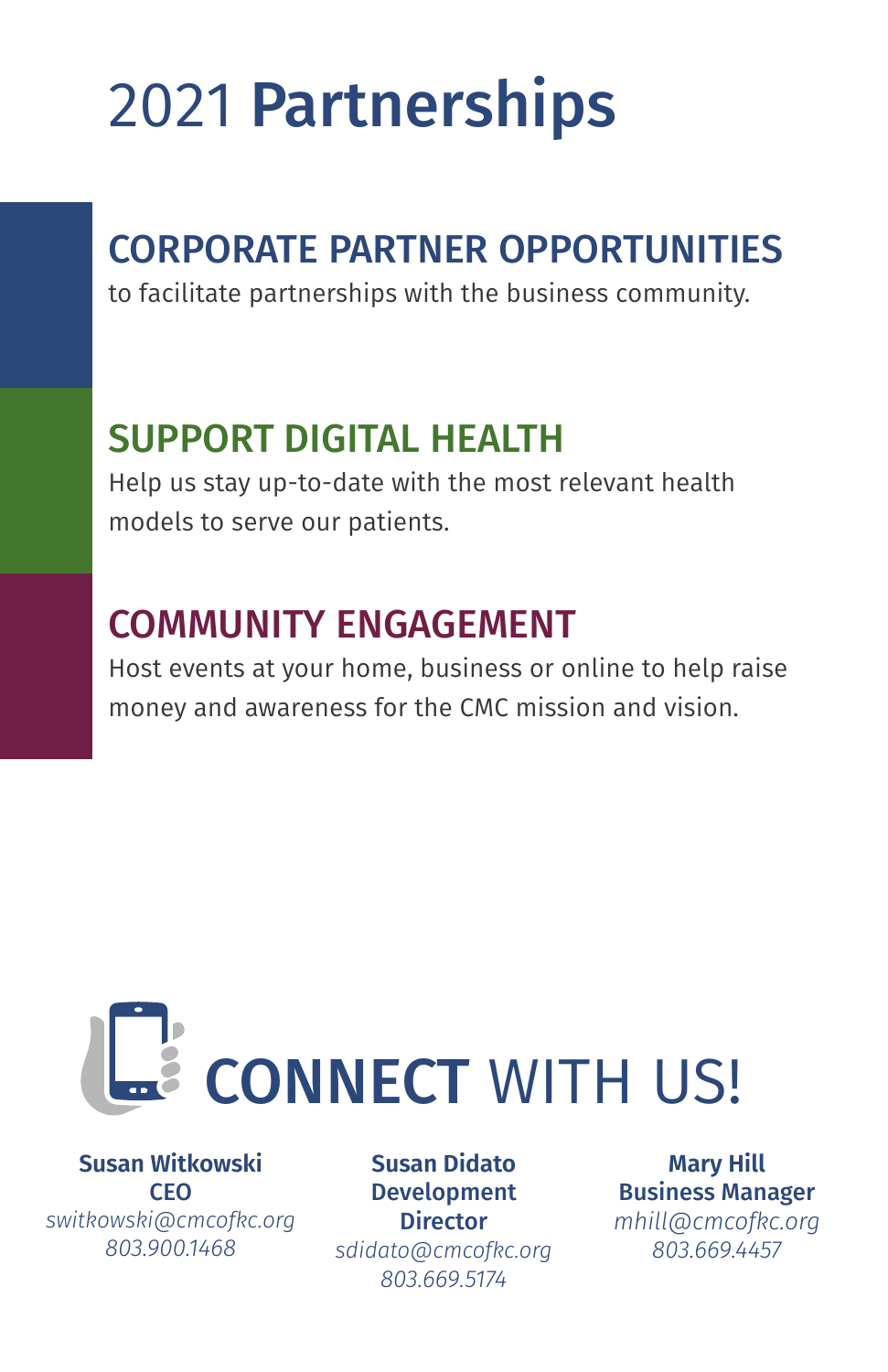# Corporate Partnerships

### AMBASSADOR **\$25,000**

#### **YEAR-ROUND VISIBILITY**

- Bring your marketing booth to all Clinic events
- Placement on CMC website with company logo and link
- Company promoted via CMC social media outlets and events
- Advertisement with logo and link in CMC e-newsletter
- Corporate sponsorship listed on display board at all CMC locations

## VISIONARY \$**10,000**

### **YEAR-ROUND VISIBILITY**

- Placement on CMC website with company logo and link
- Company promoted via CMC social media outlets and events
- Advertisement with name and link in CMC e-newsletter
- Corporate sponsorship listed on display board at all CMC locations

### **Meet Janice:**

Never in a million years did Janice think she'd find herself in the situation where she would need to be going to a free clinic. But when her dad was diagnosed with Alzheimer's several years ago, she dropped everything to come back home

and take care of him. Her mother passed away a few years ago, and she felt it was her responsibility to make sure he was ok. Because of her commitment to her family, Janice hasn't been able to work and has no income.

Janice is one of more than 800 patients who come through the doors of the Community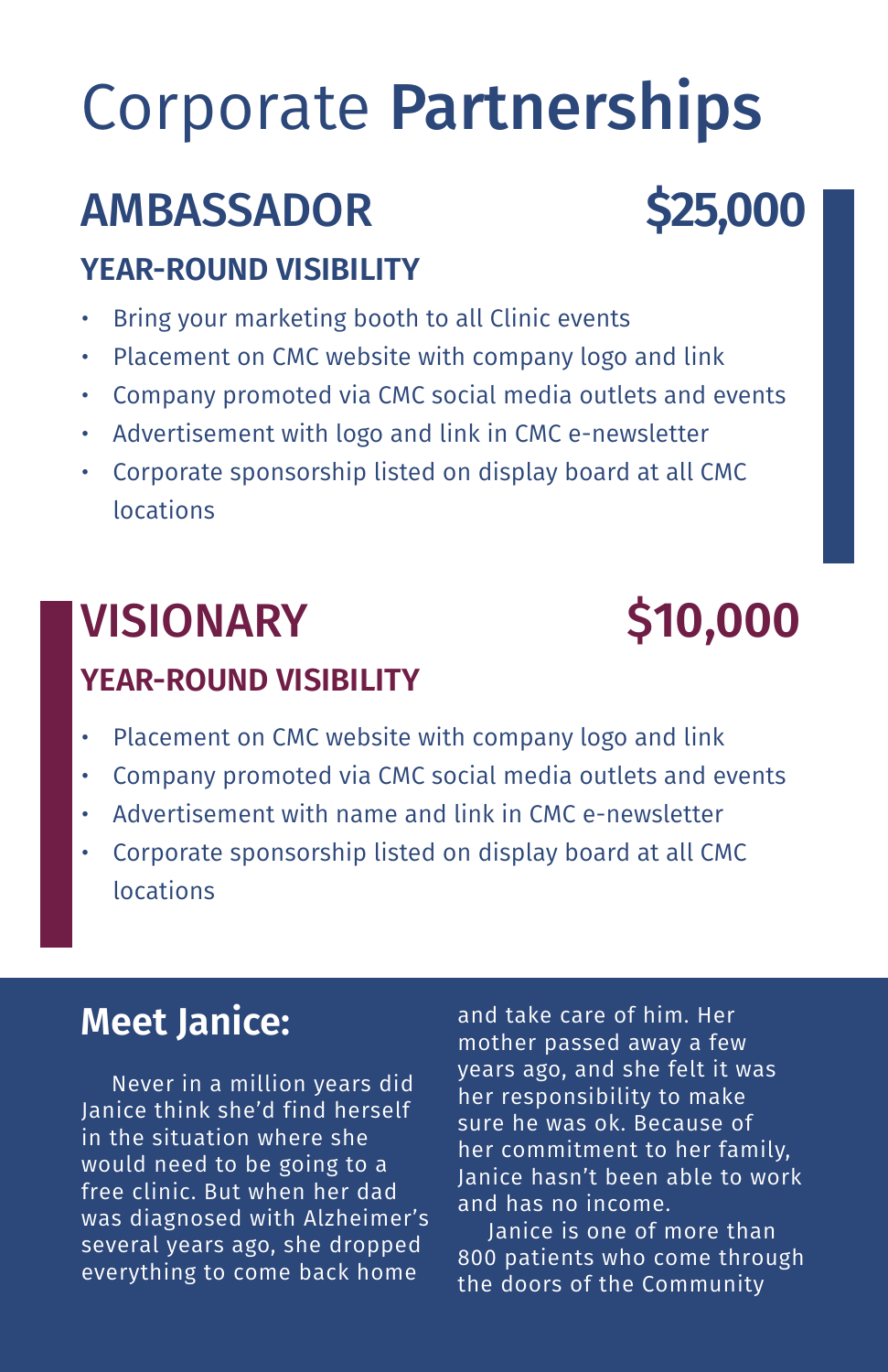# Corporate Partnerships

## CHANGE AGENT **\$7,500**

### **YEAR-ROUND VISIBILITY**

- Placement on CMC website with company logo and link
- Company promoted via CMC social media outlets and events
- Advertisement with logo and link in CMC e-newsletter
- Corporate sponsorship listed on display board at all CMC locations

### COMMUNITY BUILDER **\$5,000**

#### **YEAR-ROUND VISIBILITY**

- Placement on CMC website with company logo and link
- Company promoted via CMC social media outlets and events
- Advertisement with name in CMC e-newsletter
- Corporate sponsorship listed on display board at all CMC locations

Medical Clinic of Kershaw County every year.

While having access to medical care has always been important, Janice says having CMC be available since the COVID-19 pandemic began has been a blessing that has offered her peace of mind. "I wear my mask, and I follow the rules and keep my distance, and I know that if I do get sick, I have somewhere to go," she said.

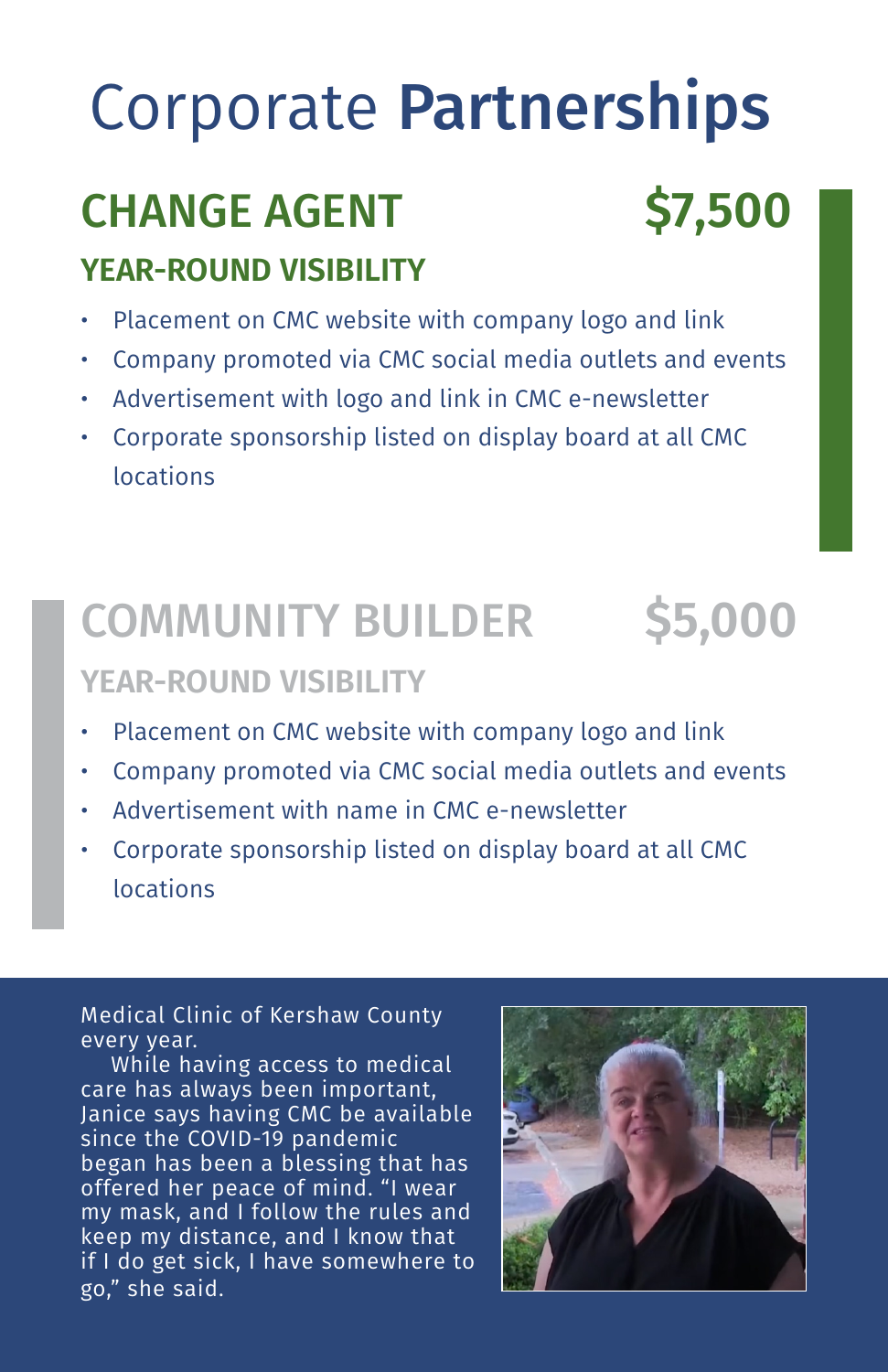SUPPORT Digital Health and connect patients to medical care safely and conveniently.

### **Patient Portal** Online Access for CMC patients **\$1000**

Engages patients through an online portal to improve health conditions by gaining access to their health records online. *(Only one sponsorship available)*

# Connecting CMC patients with a **Mobile Health App \$500**

Mobile applications empower invividuals to monitor their health remotely. This sponsorship gives CMC patients subscriptions to personalised health applications through their phones. This information can then be provided to our nurse practitioner.

## **Medical Supplies** for CMC patients **\$250**

As we pivot to telephone and virtual visits, our patients need supplies at home to monitor their health, such as scales, blood pressure cuffs, glucometers and pulse oxcemeters to monitor their health remotely.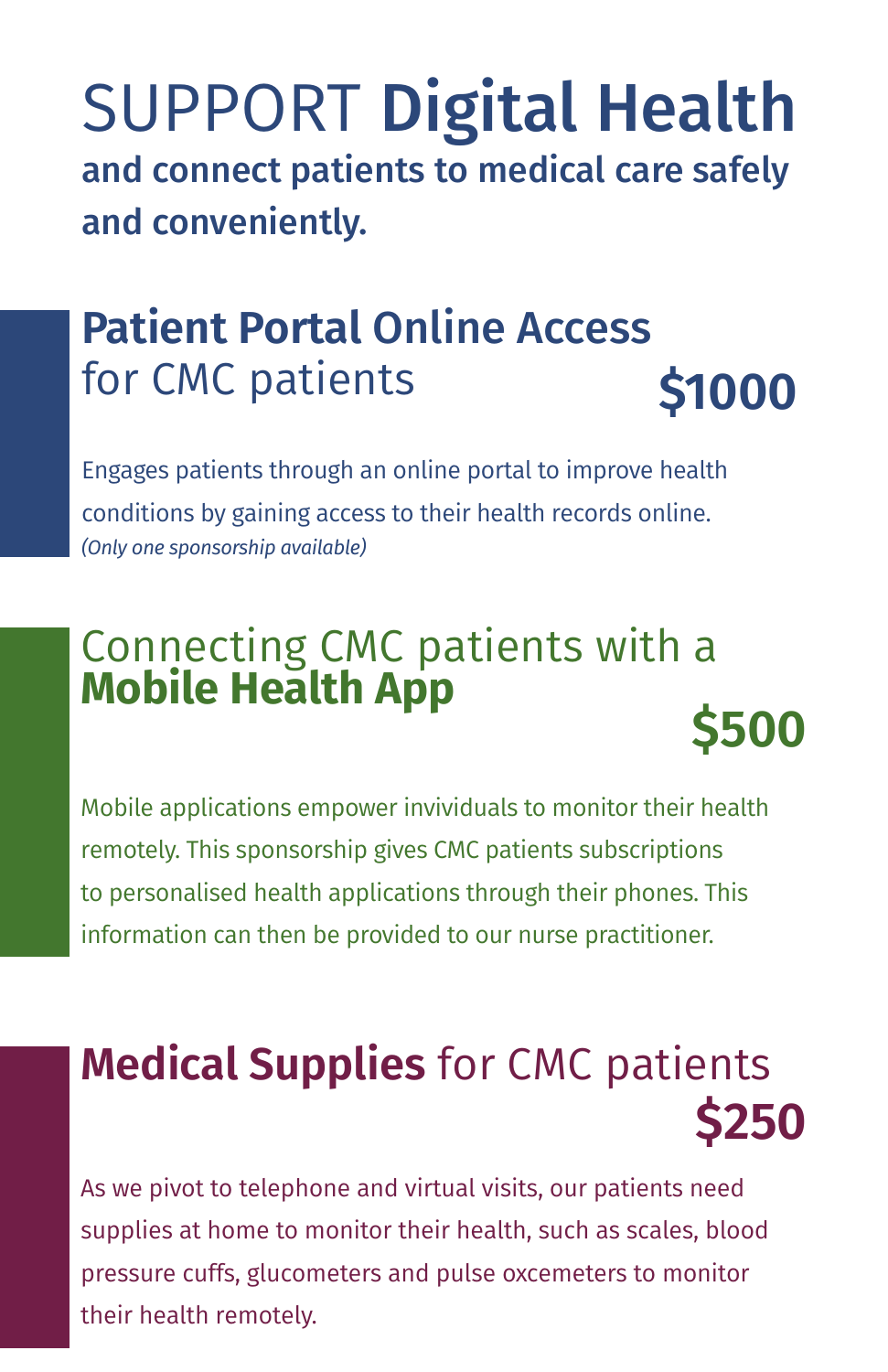# Community Engagement

We welcome new ideas and events that will help us to raise funds and awareness for CMC! Individuals, community organizations and businesses have hosted or sponsored public and private events that directly benefit our patients and programs.

Examples of community events benefiting CMC in previous years have been, but are not limited to the annual Attic Sale and the SHAG Blast.







If you would like to create, sponsor, or host a public or private event to benefit CMC, please contact us for further information or to assist you with event arrangements.

#### Some event options include:

**Gather and Give Local Concerts** 9 Sports Tournaments 9 Community Car Wash 9 Private Dinner Parties  $\sqrt{\phantom{a}}$  Business After Hours 9 Silent Auctions and Raffle

 $\checkmark$  Online Social Media Party



For every **\$1 donation**, CMC can provide **\$12.50 value** in medical care for our patients!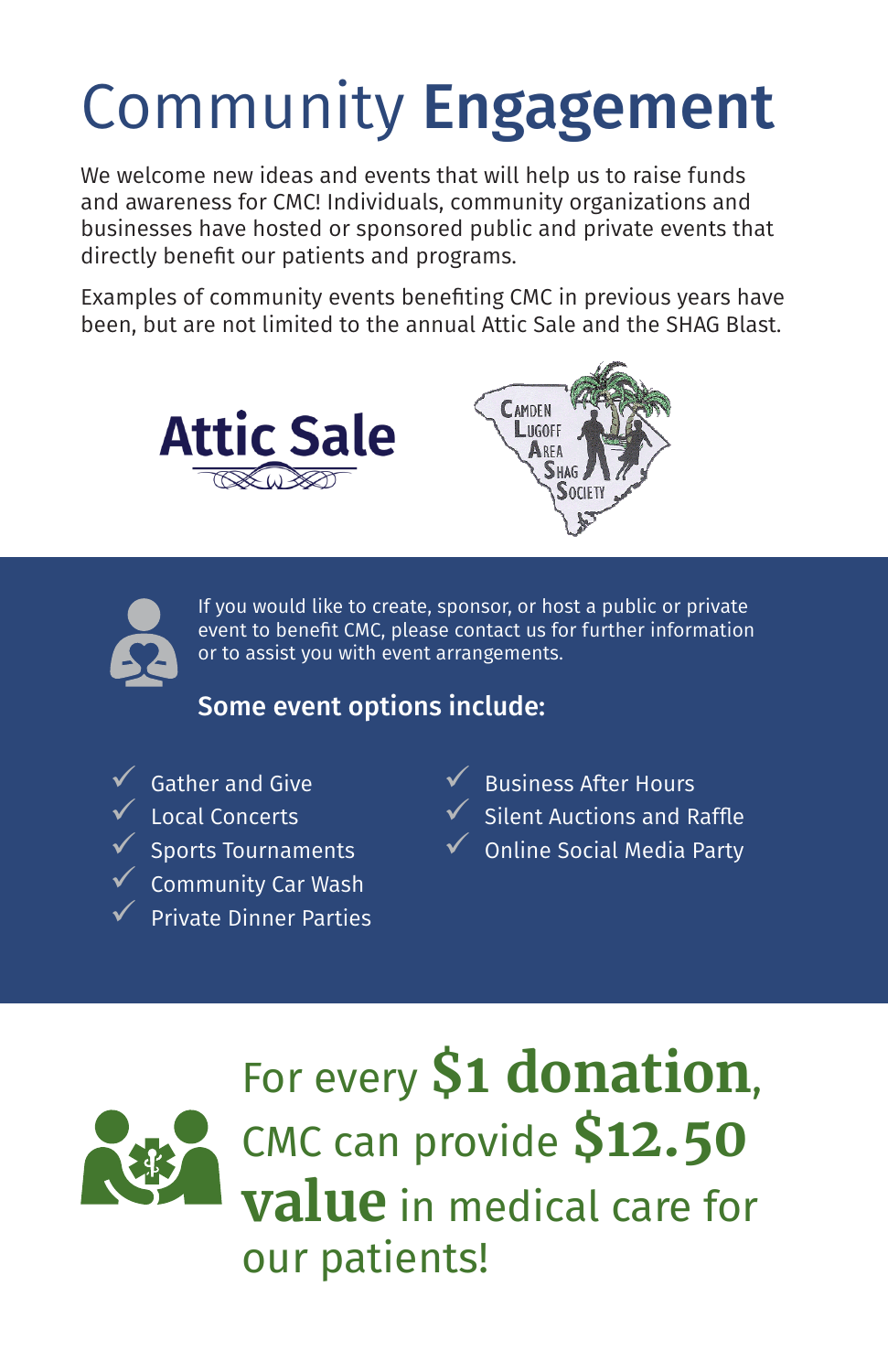# Make an Impact as a PARTNER

| City: ______________________ State: ________ Zip: ________________ |  |
|--------------------------------------------------------------------|--|
|                                                                    |  |
|                                                                    |  |

Name/Business for Recognition Opportunities:

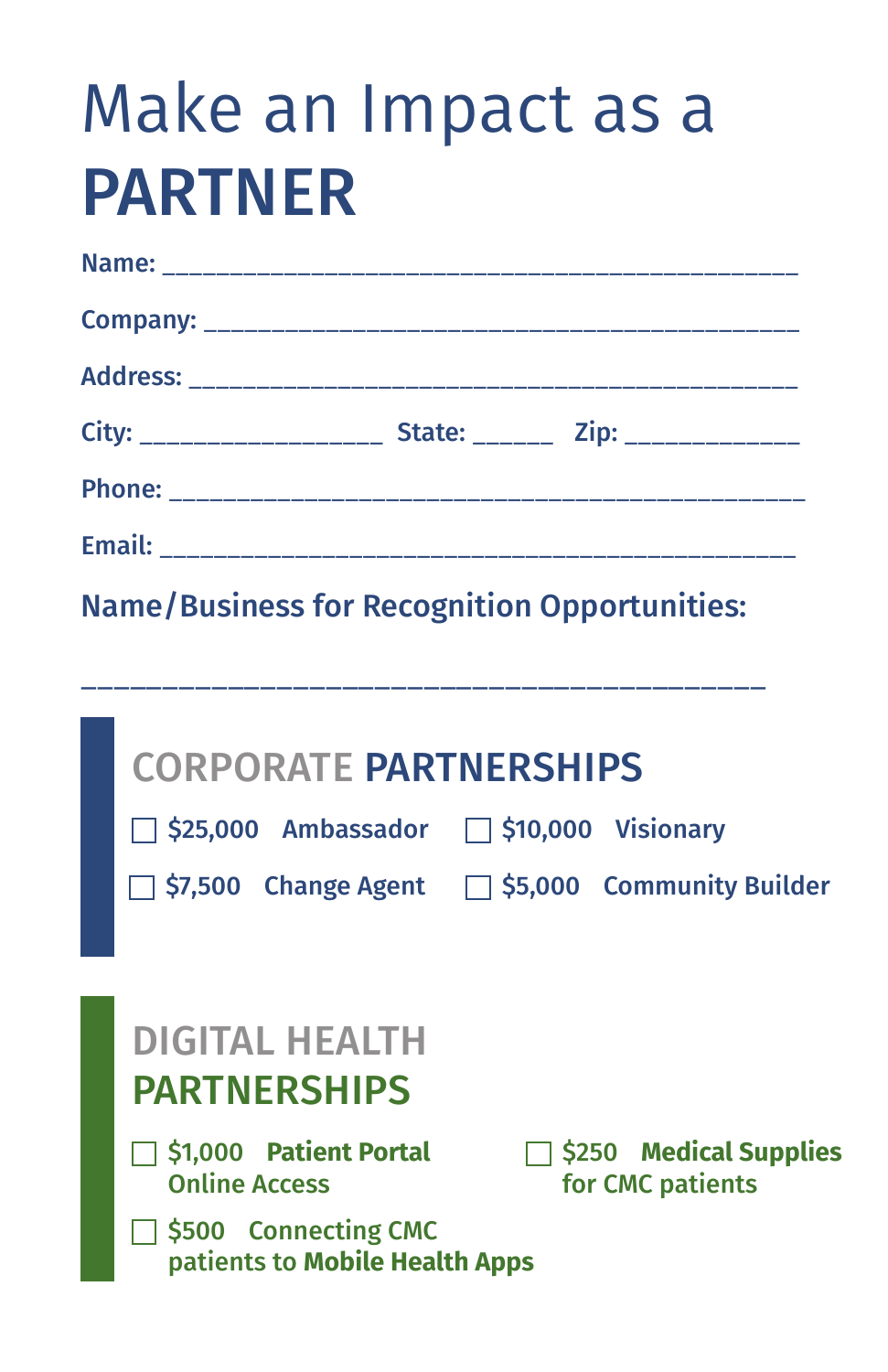### COMMUNITY ENGAGEMENT

 $\Box$  Please contact me to discuss community engagement opportunities.

#### \$\_\_\_\_\_\_\_\_\_\_\_\_\_\_\_\_\_\_\_\_ Total amount intended

#### **Check Included**

Make checks payable to the Community Medical Clinic of Kershaw County, PO Box 217, Camden, SC 29021.

#### **Flex Payment**

Flex payment options available. Please contact Susan Didato at 803.669.5174 or sdidato@cmcofkc.org.